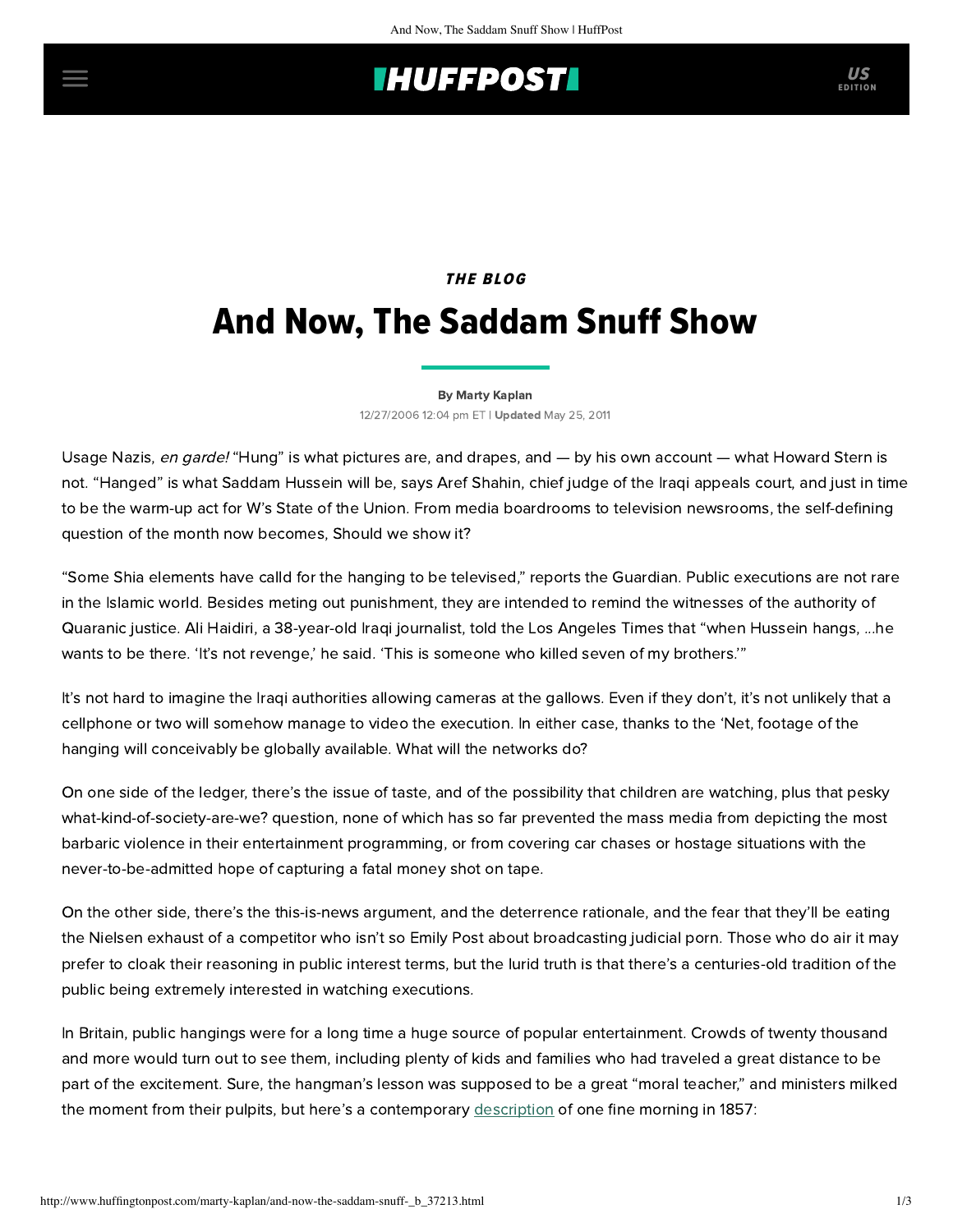"Suddenly the street was filled with the most villainous-looking charcters I ever saw in a single crowd. They were laughing and shouting and jostling each other s they hurried along... Whence had they come? Enquiries elicited the information that they had just been enjoying an execution — fresh from the teaching of the gallows."

What's more, these hanging days meant terrific business for the media. Newspapers, handbills and broadsheets carrying the criminal's alleged last dying words, along with woodcuts of the dangling body, were snapped up on the spot by spectators like fans buying papers trumpeting the winner in the parking lot after the SuperBowl. An Act of Parliament ended public hangings in Britain in 1868, but it took America nearly seventy more years to follow suit. In colonial times, says [one account,](http://www.georgetownwebdesign.com/ed/deathpenalty.html)

"Crowds of thirty thousand or more were expected to be at high profile hangings; viewing stands had to be erected to contain the throngs. Often chaos erupted out of these bloodthirsty crowds — a viewing stand collapsed at an execution in Cooperstown, New York, and killed two people."

That image is a nice counterpoint to the paintings of our bewigged Founders debating clauses in the Constitution (and a plausible element of their misgivings about direct democracy). [The Last Public Execution in America](http://www.geocities.com/lastpublichang/LastPublicExecution.htm), says a book with that name, took place in Owensboro, Kentucky, on August 14, 1936, "when some 20,000 men, women, and children witnessed it."

So why did we Anglo-Americans stop turning hangings into circuses? More than anything else, it was probably embarrassment. Our societies were shamed into drawing a line between executions and entertainment. But when Saddam hangs, especially if there's a live feed, will shame be enough to prevent media from attempting to assemble what could be Oscar-sized global audiences?

Imagine the opportunities for [cross-talk](http://www.richard.clark32.btinternet.co.uk/hanging2.html) from Baghdad.

"They're using the 'short drop' method today, Katie, which is employed by most Middle Eastern countries, except for Iran, where suspension hanging is more common. It's a far cry from the 'long drop' method used in Britain, and the 'standard drop' — around four to six feet — common in America."

"No, Wolf, unlike a firing squad, death by hanging isn't instaneous. Typically, the condemned struggle for one to three minutes because of the physical pain caused by the noose, though it's possible that pressure on the carotid arteries could cause his heart to stop before he's actually asphyxiated."

"Yes, that's right, Brit, rippling movements of the body and limbs may occur for some tme after death. If his heart gives out first, his face will be pale. But if strangulation gets him ahead of heart failure, his face'll engorge, and turn blue, with little blood marks from burst capillaries, and his tongue may stick out."

"Actually, Diane, it's anyone's guess whether a particular hanging will cause an erection, let alone an ejaculation."

Saddam Hussein killed tens of thousands of people, ruthlessly and mercilessly. If you follow Sharia, which Islamic countries do; if you believe he had a fair trial (which, despite Ramsey Clark, it's arguable that he did); and if you favor capital punishment — which Iraq's Kurdish President, Jalal Talabani, does not, nor does Tony Blair, but which former Texas governor George W. Bush of course does — then there's no reason not to execute Hussein for his crimes.